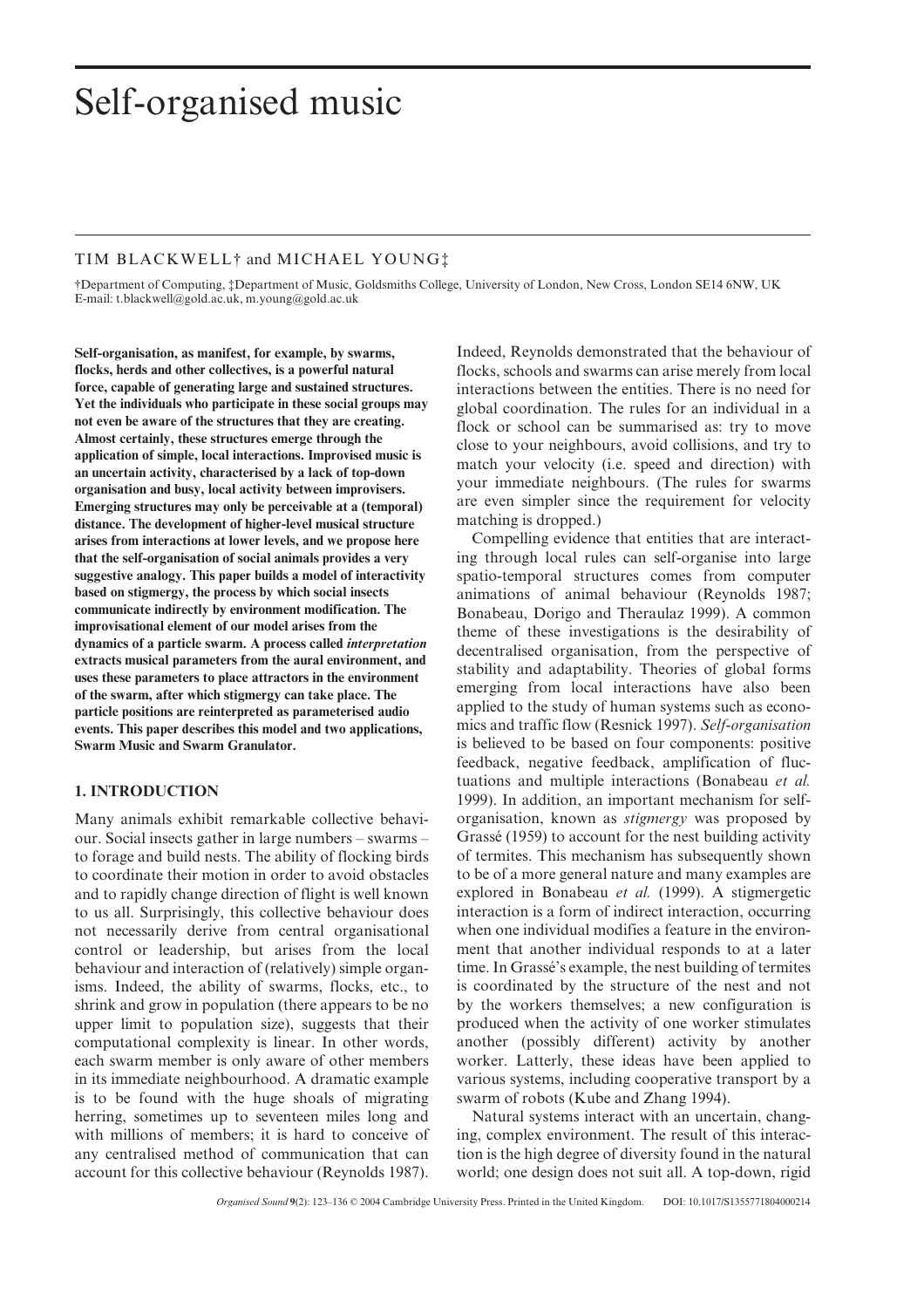design may achieve good results in a certain context, but it may struggle if the environment changes. Flexible, dynamic and adaptable systems, however, change with the environment, developing novel solutions to problems; they form an interesting model of human creativity (Bentley and Corne 2001). It is pertinent, therefore, to view another system – the organised sounds produced by human groups, commonly known as music – from this perspective. The analogy can be made at a formal level. If we consider, for example, musical tones to be simple individuals interacting with neighbouring tones through simple rules, then the question is: can self-organisation lead to higher-level structures (which in this case would correspond to melodies and rhythms)? This idea was tested in early versions of Swarm Music, a MIDI-based system where sound events are represented as interacting particles moving in a three-dimensional Euclidean space. The coordinates of each particle position correspond to pitch, amplitude and time interval between events. The swarming behaviour of these particles leads to melodies that are not structured according to familiar musical rules, but are nevertheless neither random nor unpleasant (Blackwell 2001, and section 5.2.2).

An analogy can also be found in freely improvised performance. An uncertain and complex musical environment may itself stimulate innovation where a more controlled environment of preconceived ideas (i.e. top-down design) may falter. Structure arises from the temporally local interaction of individuals who continuously alter the environment, perhaps without prior knowledge or clear intention. The analogy with the natural systems of social animals is immediate. The group dynamic is, at least in part, stigmergetic.

The point here is not that musicians are simple organisms but that it is possible, at some level of description, to explain complex collective behaviour from the assumption of relatively simple interactions (Bonabeau *et al.* 1999). It is entirely possible, therefore, that computer systems can take part in free improvisations, contributing and responding to the musical environment: all we need do is to define suitable interactions between machine and humans, and ensure that the system implements the components of self-organisation referred to above. In the following, we shall call such a system an 'artificial improviser'. This does not imply that an artificial improviser would operate as a human might but merely that it is engaging in low-level stigmergetic interactions with a dynamic musical environment.

In order to build an artificial improviser, a mechanism for stigmergy must be found. A very transparent mechanism was used in Swarm Music. The external environment consists of MIDI events (including audio events that have been parsed to MIDI parameters) emanating from external performers (humans or other swarms). These events are placed as **attractors** in the

Euclidean space of the swarm. Particles are drawn towards these attractors, and the ensuing organisation of the swarm around the attractors produces a melodic stream influenced but not wholly determined by these events. The process of attractor placement and conversion of particle positions into output events is called **interpretation**.

The innumerable timbral qualities of the musical environment are, however, missed in a MIDI parameterisation, and these qualities are also likely to be important for humans. This paper addresses this issue by presenting a generalised scheme for an artificial improviser, abstracted from Swarm Music, but with far wider application. One application of this general scheme is Swarm Granulator, where swarms of interacting sound grains produce self-organising timbres and textures.

It is the purpose of this paper to present a working model of creative interaction with an artificial improviser. The model is split into two fundamental processes: interpretation and swarming. Our interpretative model for interaction is proposed in section 3. Interpretation is a multiple stage process of parameterisation that determines the whole mechanism for performance interaction. An overview of swarming and how swarm events are generated is presented in section 4. This section presents a detailed specification, through a number of particle update rules, for the implementation of a **particle swarm**. Practical implementation of the two applications already mentioned (Swarm Music and Swarm Granulator) is explained in section 5. However, it is first worth considering briefly the very wide topics of improvisation, interaction and musical organisation, and how their complexities can be addressed.

## **2. IMPROVISATION, INTERACTION AND MUSICAL ORGANISATION**

#### **2.1. Improvisation and emergence**

Uncertainty surrounds any improvised performance. The extent of this uncertainty is contingent on the presence (or absence) of *a priori* agreements, whether explicit or tacit. This is expressed as the 'degree of improvisationality' by Sawyer (2003). 'Ritualised' or highly controlled improvised performance can be distinguished from freer creative music-making in a number of ways, not least by the cultural value ascribed to its practice, and the extent of its apparent 'ossification'. Aspects of performance practice are highly significant: an emphasis upon collective (rather than individual) improvisation suggests a less controlling approach, as does the avoidance of recourse to notation or other pre-existing materials. Such factors constrain or afford opportunities for creative input.

Freely improvised music is concerned only with the creative contribution of participants, and is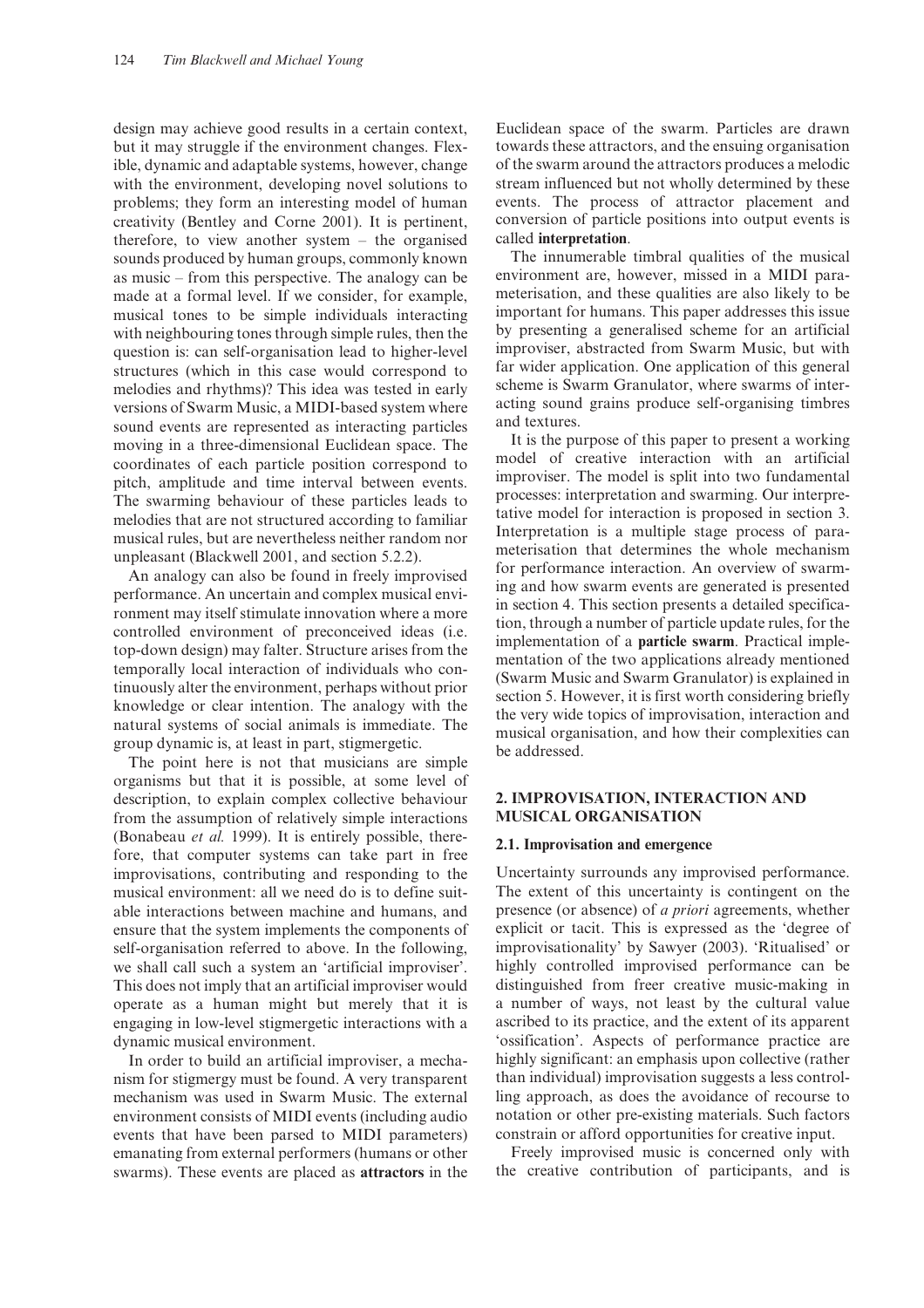deliberately and self-consciously uncertain. Inevitably, performers will contribute according to their own experiences, prior learning, practices and habits (whether individual or culturally determined), but in a group setting they may well have little idea of what will proceed before the first sound begins. The listeners' experience is comparable. Such music-making is in marked contrast to 'ritualised' genres such as Indonesian gamelan or Indian classical music. (Jazz, in all its diverse idioms, is harder to classify.) In existing freely improvised repertory, from Stockhausen's *Aus den Sieben Tagen* to the diverse work of AMM, the emphasis is not upon the top-down organisational strategies of Western classical music but upon collective acts; interactional processes take precedence. Creative input is constrained chiefly by the social experience of participants. These experiences are explored within the context of jazz (and all its stylistic and technical precepts) by Berliner (1994). A much more general theory of interactive behaviour is offered by Katovitch (1986) and further explored by Bastien and Hostager (1992). This theory of social interaction within a group is described as 'becoming situated'. Shared goals are recognised and pursued by group members, who both assume and cast roles. This might result from knowledge of 'suprapersonal social facts' (Katovitch), that is, shared historical assumptions. More interestingly, a brand new shared history evolves as the cooperative experience develops; as players may become aware of the appropriateness of their response to others' contributions, they may also appraise their own ability to initiate behaviour from others.

Comparable issues are explored in Sawyer's 'interactional semiotics' of group improvisation. This is predicated on the notion that ensemble behaviour is greater than the sum of its parts. During a collective performance, any appropriate individual contribution is *pragmatic*, meaning that it can be assumed to embody the tacit agreements established by other contributions made up to that point. This is known as 'indexical presupposition', a term used by Silverstein (1993). The same contribution *projects*; it invites consequences; it has an indexical relationship to future possible interactions (that is, it represents 'indexical entailment'). An emphasis upon entailment helps again to distinguish free improvisation from more restricted or ritualised idioms.

At the core of these ideas is the notion of emergent structure as proposed by Meade (1932). Here emergence describes the spontaneous evolution of structure and meaning in social activities, such as conversation or improvised music-making. Meade writes, 'The emergent when it appears is always found to follow from the past, but before it appears it does not, by definition, follow from the past' (quoted in Sawyer 2003: 12). This is an eloquent description of free improvisation, which can only cultivate structure

from the 'bottom-up'. Viewed as a whole, an ensemble can be seen to evolve self-organising behaviours, creating the illusion of certainty. Emergent organisation might even be found in the generalised structural functions of composed music, for example the 'complementary, counteractive and cofunctioning relationships' identified by Berry (1976: 7).

Such theories offer comparably convincing and complex models of interactive improvisation, at least in so far as humans experience it. However, they can only serve as metaphors for interaction that are complicated by a proactive artificial improviser. A precise algorithmic model is needed. Computer–human integration has often been modelled using the prosaic language of parameter mapping. This describes how human inputs can be parameterised, transformed and mapped onto control functions for a synthesizer, for example. The synthesizer produces a response; the human might listen and decide what to do next. Performance (gestural) behaviour is frequently the source of parameter information; alternatively, data can be obtained from the analysis/processing of live audio.

The theoretical categories of parameter mapping have been widely considered (Hunt *et al.* 2000; Arfib *et al.* 2002). Our system described below could possibly be likened to an implicit or generative mapping mechanism in which only general mapping behaviours can be anticipated, not real output values. However, the terminology of 'mapping' cannot adequately describe the integration of an artificial improviser into an ensemble that is becoming socially 'situated'. The artificial voice is as provocative and enabling as any other; it directly participates in the emergence of group organisation. In our performance model, the computer's contributions are as significant indexically as any act of a human performer. The machine must therefore possess strategies for interaction with real-life musicians.

#### **2.2. Organisational levels**

If self-organisation is possible within a musical context, it raises the question: organisation at what level? Music is often described in terms of layers of structure; for instance, building up from fundamental parameters (pitch, duration, loudness) to the composite and conceptual (melody, texture, form). Here we present merely a working method of organisational levels, leaving aside many complex issues.

Levels can be understood in terms of perceptual time scales (Roads 2001). The lowest relevant timescale pertains to the micro(structural)-level. Grains are measured in milliseconds; heard individually, they may sound like clicks or fragments from a recognisable source. Gabor's theories posit the fundamental nature of grains (Gabor 1947). We may on occasion be aware that sound comprises discreet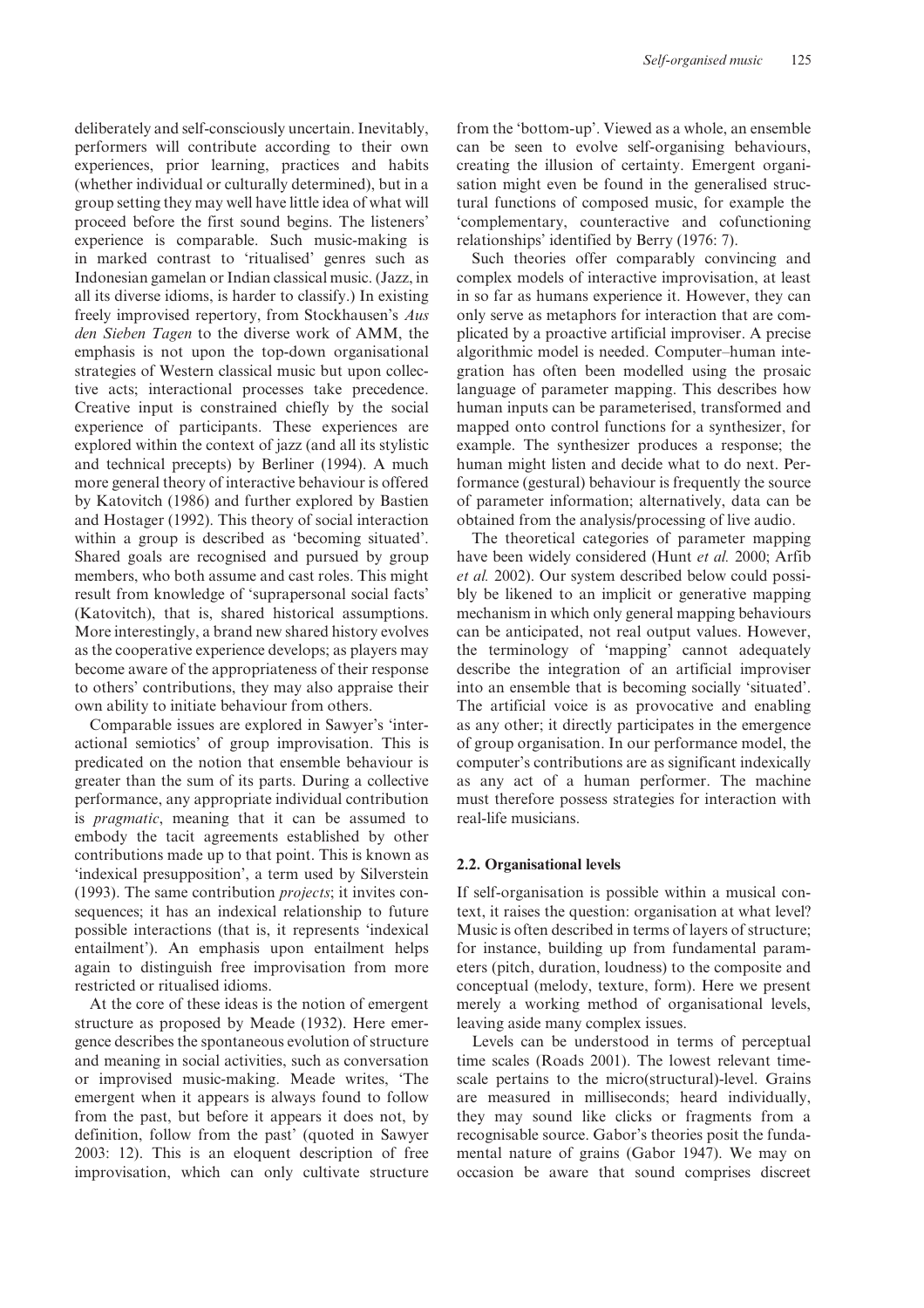events. However, there is no direct analogy between micro-level analysis (e.g. FFT or wavelet analysis) and the parameters of granular synthesis.

The time-scale closest to our immediate experience is the sound event level or mini-(structural) level (Xenakis 1981); a time-scale measured from a few seconds down to perhaps 1/10th second. Such events might be considered to have static elements, in other words, fixed characteristics suggestive of the 'musical note'. This traditional view of the sound event has been attacked by Wishart, who criticises the hegemonic three-dimensional 'lattice' of pitch, duration and fixed instrumental timbre (1996). His criticism highlights the conceptual confinement of music when represented by Western notation. Often, sounds are much more complex, because they result from a physical agency or are heard to signify such an agency (Smalley 1992). So, although sounds may have identifiable static elements, they also contain properties that evolve over time. The term 'dynamic morphology' (Wishart 1996) emphasises the gestural nature of a sound event, which could be determined by attack/ decay characteristics, fluctuations in amplitude, pitch and timbre. Granulation tends to produce such material, so the alternative vocabulary of 'sound mass' (Varèse 1971) and 'cloud' (Roads 2001) is particularly relevant.

The third relevant time-scale is the meso(structural) level; the level at which sound events are experienced in relation to one another, rather than individually. Mesostructure arises from permutations at the lower sound-event level. For example, our attention might be drawn to particular aspects of the mini*-*level, overall pitch or loudness of events.

Perhaps less usefully, the meso-level can be thought to divide up the higher macrostructural level. This latter scale encompasses an entire piece or performance, and its characteristics determine overall musical form. In improvised music, the macro-level can only be described with the benefit of hindsight and reflection, once the complex interactions that cause structure to emerge are complete. In fact, structure may be thought to emanate upwards through all these levels: the character and behaviour of grains determines the timbral qualities (dynamic morphology) of sound events. In turn, significant aspects of sound events recur and evolve to form structural patterns at the meso-level, and so on. A self-organising system might wish to emulate this upwards progression, and a swarming improviser using granular synthesis has the potential to do this. One difficulty arises because the horizons between these time-scale/structural levels are rarely clear in practice, and are especially problematic in the idioms of electroacoustic and freely improvised music (i.e. when timbre and gesture are especially significant concerns). Wishart's discussion of the differences between a 'sequence' (i.e. a complex

pattern of events) and 'texture' (a single event with complex characteristics) illustrates the point (Wishart 1994).

In order to create a useful working model we must first imagine a scenario in which real-life musicians work with a machine improviser. At any given moment in a performance, musician *A* will be aware of the sounds making up the musical environment, and (s)he may be aware of the source of those sounds (resulting from performers *A*, *B*, *C* . . ., etc., and our computer improviser). Musician *A* must decide, consciously or otherwise, how to listen analytically. Such listening can refer to perceived sources, structural levels, or to indexical properties, perhaps. Does the sound have prominent timbral features? Is it interesting because it is higher in pitch, or quieter than earlier sounds? Is the group as a whole gradually becoming less rhythmically active? Listening techniques would not be objective; musician *A* will have a whole set of personal and cultural values that affect his/her judgement. Musicians *A* and *B* may have had a heated argument just before the performance started. In any case, the musician is entirely free to respond accordingly, and (s)he may wish to complement or contradict the perceived qualities or direction of the music. Unlike the human players, the artificial improviser is not subjective, but behaves according to its hidden algorithmic design. To resolve these complex differences, we need a simple algorithmic model that allows us to design a workable system.

## **3. INTERPRETATION**

## **3.1. Motivation**

A simple process known as interpretation was proposed in the first version of Swarm Music (Blackwell 2001, 2003) which integrates all group contributors, whether carbon or silicon-based. This process has now been integrated into a more general model of interaction. This interpretative model forms the theoretical basis of our current implementations (a new version of Swarm Music and Swarm Granulator).

## **3.2. The interpretative model**

Figure 1 depicts interaction between two systems (human or machine-based) *A* and *B*. System *A* is listening to audio *Y* emanating from *B*. *A* is also producing an audio output *X*. If *A* is interacting with *B*, then *X* must in some way depend on *Y* and this influence is denoted *X*(*Y*). A similar meaning is attached to *Y*(*X*).

This picture, however, hides much. Human systems will be quite selective about which parts of the audio environment they will use to inform their own output, and this is desirable for silicon improvisers too. Interactivity merely implies that *A* is influenced by *B*,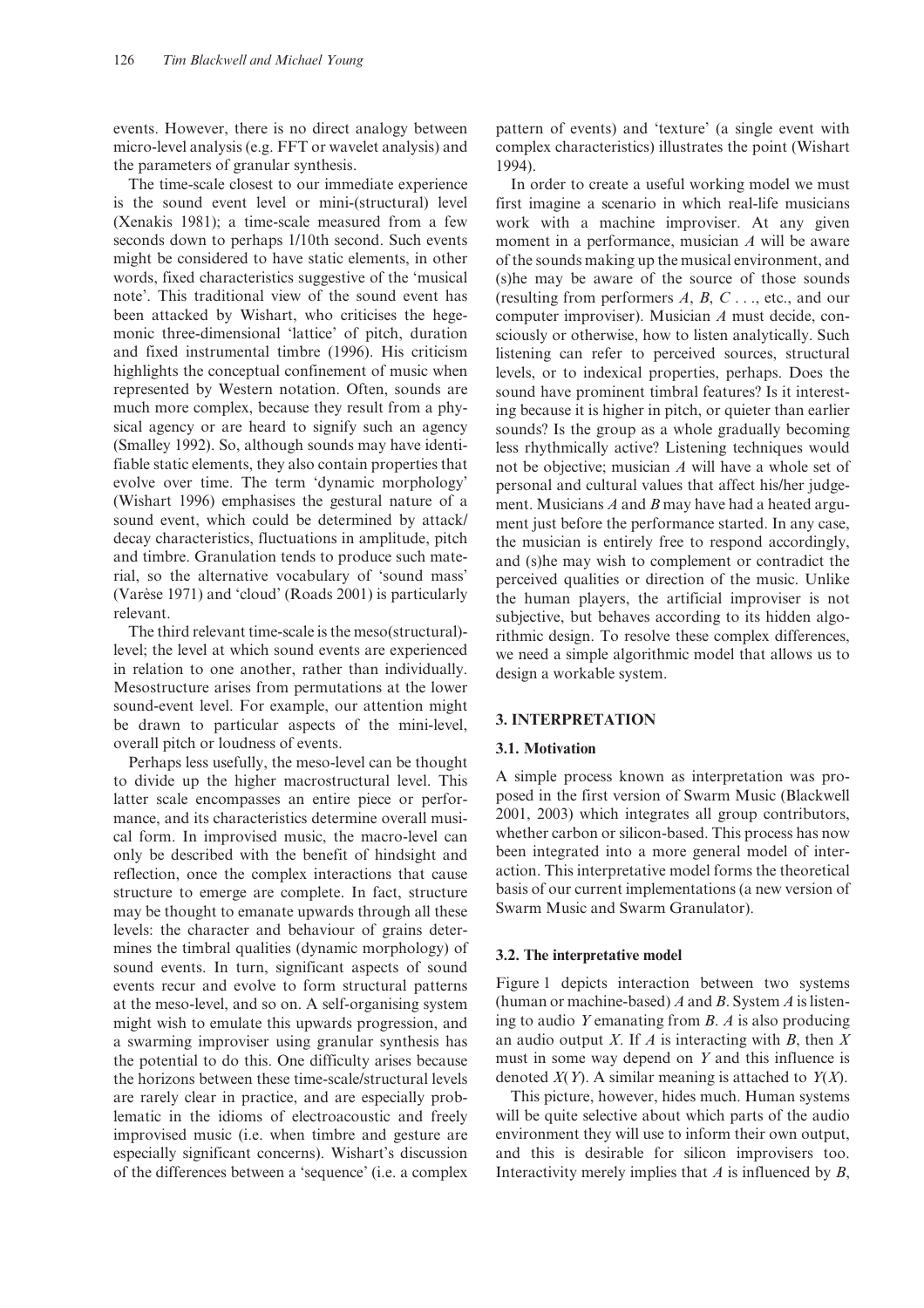

**Figure 1.** A simple model of interaction. *A* is depicted here to be in interaction with another individual, *B*, but *B* could equally well represent a sub-group of the ensemble. A similar point applies if the diagram is read from *B*'s perspective.

and this influence can be quite weak. In general, we can say that *A*'s musical output will depend strongly on many personal, hidden variables  $h_A$ . For humans,  $h_A$  would correspond not only to operational rules but also to variables not easily quantifiable such as instrumental training, previous improvisational encounters and stylistic influences. For silicon-based improvisers,  $h_A$  corresponds to the details of internal generative algorithms. Even without interaction, then, *A* would still produce an output, so the notation can be extended:  $X = X(Y, h_A)$ .

Looking now at how *Y* can influence *X*, it is clear that *A* must attach meaning (interpret) the input *Y*. Then a response can be prepared based on the useful information that *A* has inferred. The complexities surrounding the many hidden processes (experience, volition, aural ability, ideology . . .) will be ignored. Interpretation by *A* of the aural environment will here be represented simply as *P*:  $Y \rightarrow p$ , where *p* represents some of the information that *A* can infer from *Y***.** In this mathematical notation, *P* is a function, mapping audio input *Y* to an internal representation *p*. However, to use the language of the section 2.1, *P* embodies the meanings that can be understood to emerge from presupposition and entailment.

We split the preparation of output into two functions, *F* and *Q*. *F* represents *A*'s internal processing activities (i.e. how *A* processes internal representations of the environment). *Q* represents how *A* uses this information to actually deliver a sound, for example, through playing an instrument or via control of some synthesizer. To be specific, *F* is the process  $F(h_A)$ :  $p \rightarrow q$ , where *q* is an intermediate state. *Q* takes the intermediate state and prepares an output *Q*:  $q \rightarrow X$ . The model therefore depends on three functions, *P*, *F* and *Q*, which loosely correspond to listening, reflecting and responding:

$$
Y \xrightarrow{P} p \xrightarrow{F(h)} q \xrightarrow{Q} X \tag{1}
$$

*P* and *Q* are interpretative functions since they are responsible for the conversions of external audio *Y* to

the internal representation  $p$ , and from the internal representation *q* back to audio *X*. Expression (1) is very general, since *F* deals only with internal representations *p* and *q*. However, if we wish to utilise stigmergy and self-organisation, *F* will need to implement the components of self-organisation referred to in the introduction (positive and negative feedback, amplification and multiplicity). One choice for *F*, therefore, is to use a *swarming function f*;

$$
q_i = f(\{x_i\}, \{p\}, c).
$$
 (2)

In this swarming equation (2),  $\{x_i\}$  denotes the positions of individuals within the swarm and  $\{p\}$  are features of the environment, e.g. attractors. *P* therefore modifies the internal environment of the swarm in response to changes in the external audio environment. Self-organisation of the swarm  $\{x_i\}$  around  $\{p\}$ leads to correlations in output *q* and hence, via mappings *Q*, to correlations in audio output *X*. The hidden variables are  $h = (\{x\}, c)$ , where the behaviour of the swarm is parameterised by constants *c*. A full explanation of the swarming equation will be given in the next section.

Although this formalism requires an internal representation *p* of external sounds, *p* does not need to be dynamic. For example, a fixed configuration of *p* will lead to non-interactive improvisations in some fixed region of the space of outputs, corresponding to the patterns that the swarm makes around *p* in *N*-dimensional Euclidean space. (Such a space, denoted  $\mathbf{R}^{N}$ , shares the same properties of the threedimensional space that actual swarms move in, but the dimensionality may be greater or less.) The influence of *Y* can also be weak; *P* can ensure that huge changes in *Y* only lead to small changes in *p*. Or indeed, *P* could be highly sensitive to small environmental changes.

From the perspective of interpretation, the internal processes – swarming – merely transform the input parameterisation into modulating numbers; the details (representations and rules) of the transformations are hidden. Interpretation involves listening at some structural level (*P*) and responding at the same, or different level (*Q*). The interpretation can be 'transparent' with *P* equal to the inverse of *Q*,  $P = Q^{-1}$ (implying a like-for-like improvisational strategy), but this is not the only option. All that matters is that the interpretative functions *P* and *Q* are *transparent enough* for interacting humans to grasp and use during performance – a similar point, of course, applies to successful human–human *interaction* (although interactivity alone is not a necessary condition for a successful improvisation).

#### **3.3. Dynamic refinements**

So far, only a static view of the interpretation has been presented. For example, the formalism does not depict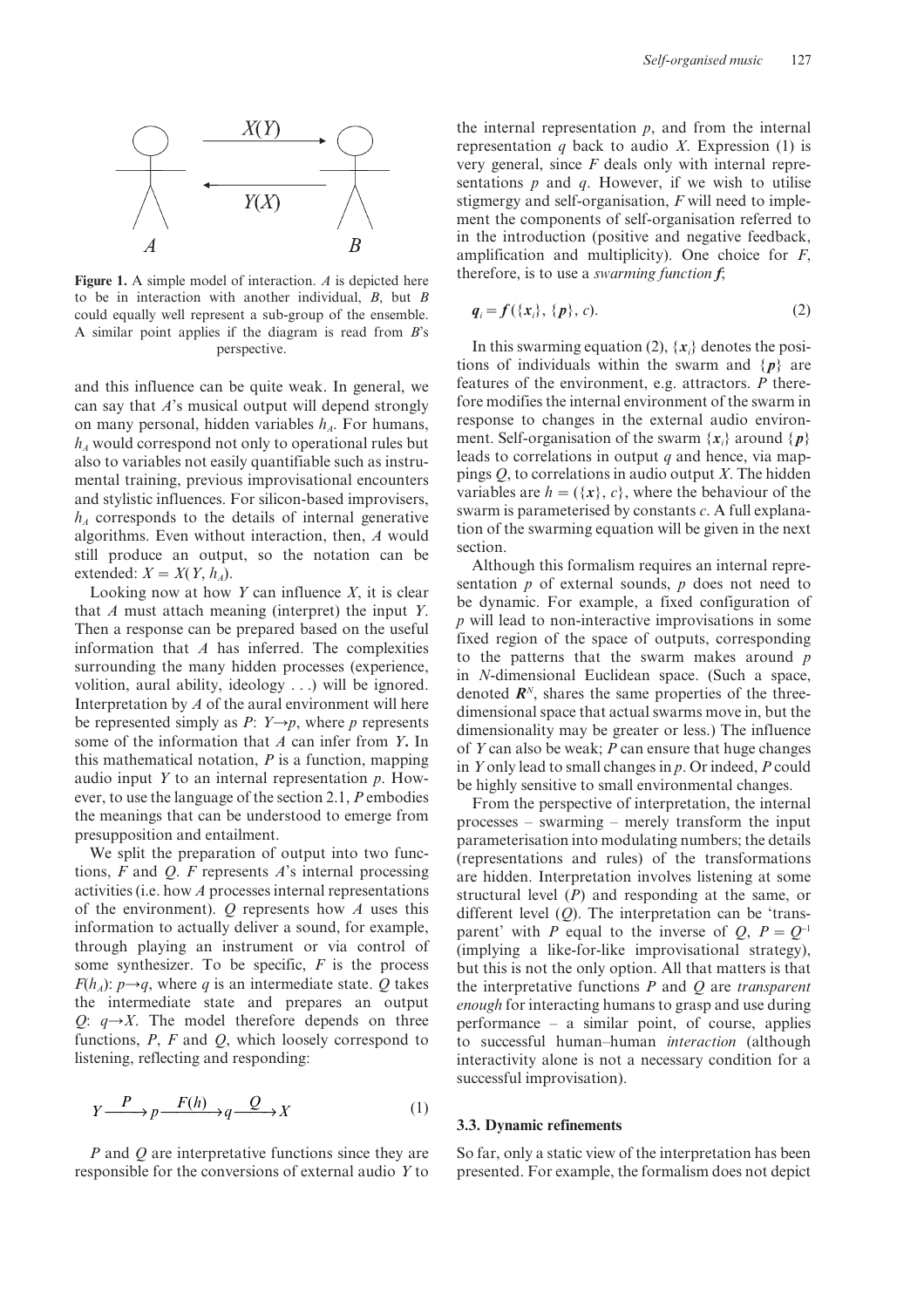that audio streams *X* and *Y* comprise discrete audio events (on time scales down to the inverse Nyquist frequency) and that *p* and *q* represent a sequence of internal representations. The term 'audio event' is used here merely formally to indicate windowing of the audio streams at time scales  $\Delta \tau$ , and is not meant to imply any level-dependent semantics. However, the choice of interpretation functions *P* and *Q* certainly is a level-based activity. Assuming that a musical level can be parameterised at a time scale  $\Delta \tau$ , *P* and *Q* can be drawn from a set of level-dependent functions, labelled by an index  $\alpha$ ,  $\{P_\alpha(\Delta \tau), Q_\alpha(\Delta \tau)\}\)$ . Suppose that an audio event  $e(\tau, \Delta \tau)$ , commencing at time  $\tau$  and of duration  $\Delta \tau$ , is projected out of the stream *Y* by a projection operator  $E(\tau, \Delta \tau)$ ,  $e(\tau, \Delta \tau) = E(\tau, \Delta \tau)Y$ . Then the interpretative functions can be decomposed as

$$
P_{\alpha}(\varDelta \tau) = P_{\alpha} E(\tau, \varDelta \tau) \tag{3}
$$

where  $P_a$  is a member of a suite of interpretative functions which operate on a generic event *e*. For example, the extraction of amplitude is a generic function, applicable to events on any timescale.

Equation (1) is a general statement of stigmergy. *P* invokes a change to environmental variables *p* experienced by a swarm, and *Q* embodies the swarm's response, which is the output of environment variables *q*. However, stigmergy in nature is an indirect

interaction, which means that the swarm's response happens after some time delay. Therefore, the rate of flow of information through equation (1) in the interpretative model is very important because, for example, if the attractors in (2) are placed in the swarm's environment immediately after events are projected from *Y*, then *X*(*Y*) is potentially highly coupled in time, which will almost certainly lead to stereotyped improvisations. Alternatively, it will be hard for listeners to perceive any interaction at all if *X*(*Y*) is loosely coupled in time. In practice, a human improviser will memorise recent information *p*, and will be quite selective about what elements of *p* to use in the future. The  $p(\tau)$  should therefore be delayed before being sent to *F* (i.e. how *A* processes internal representations of the environment) by

$$
p(\tau + \tau_{delay}) = P_{\alpha} E(\tau, \Delta \tau) Y.
$$
 (4)

Some examples of interpretative schemes are shown in figure 2.

#### **4. SWARMING**

#### **4.1. Overview**

This section defines a particle swarm and links the movement of this swarm to the swarming function of



**Figure 2.** Possible interpretative schemes. In this example, *P* interprets at the micro-, mini- or meso-level, sending parameters to *F* which is depicted as a swarm of particles. The action of *Q* can be thought of as projecting particle coordinates onto axes denoting level-dependent parameters. At the micro-level, these axes might include grain amplitude and grain, at the mini-level they may include MIDI note number and velocity, and at the meso-level, phrase shape and variance.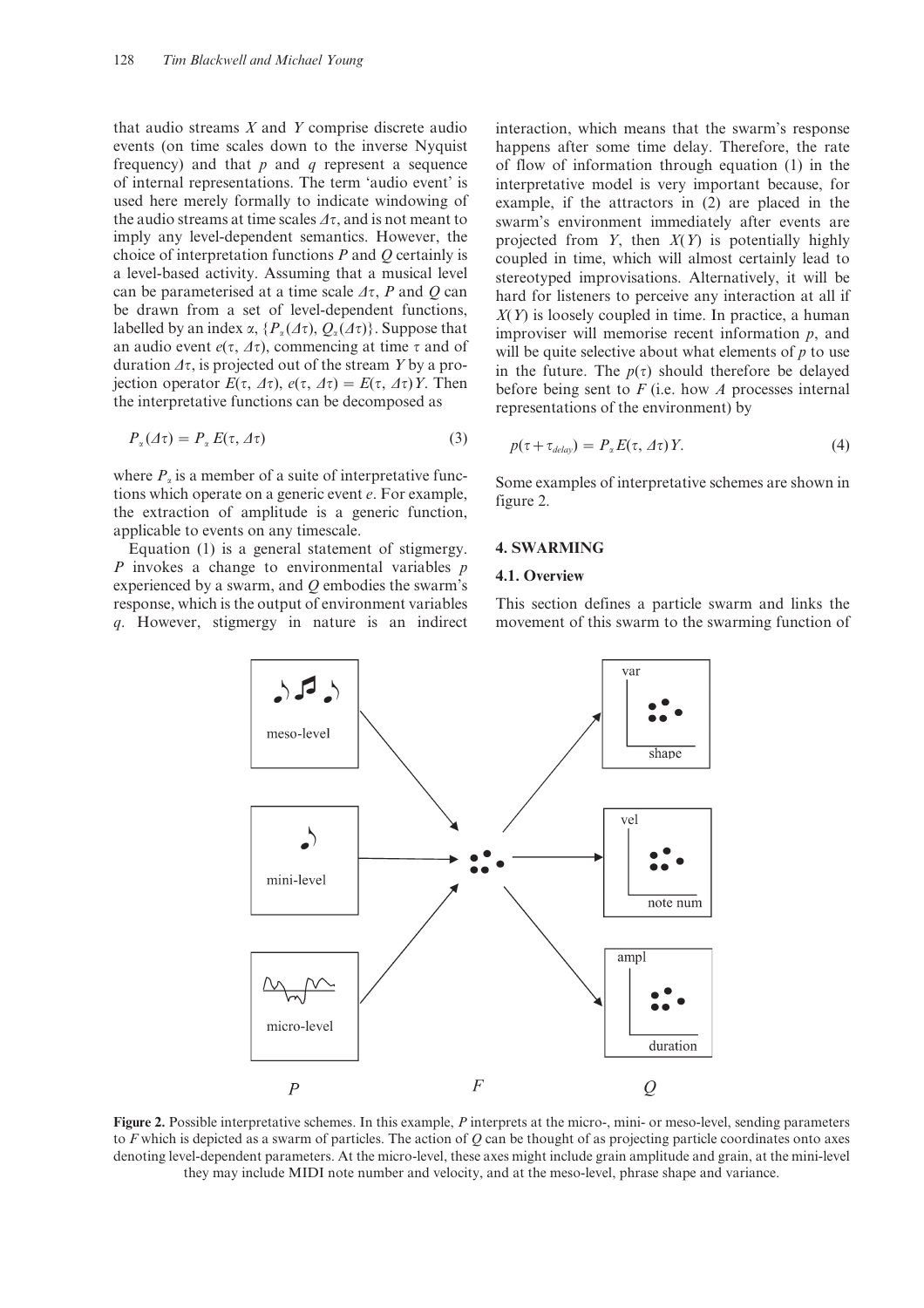section 3. Particle swarms ultimately derive from the virtual flocks of Reynolds' original animations (Reynolds 1987), but the flapping animated 'boids' are replaced with point-particles in *N*-dimensional Euclidean space, *R<sup>N</sup>*. The particles change their positions by the application of simple forces or accelerations. Reynolds established convincing flock animations with just three accelerations: a spring-like attraction towards the centroid of neighbouring particles, a collision-avoiding acceleration and a velocity-matching acceleration. Typically, particle swarms use similar accelerations, except that a swarm does not implement velocity matching of near-neighbours. Particle swarms may also use attractions to special positions in space, known as targets or attractors (Blackwell 2001, 2003). For the improvising systems proposed here, the attractors derive from external audio events, and are positioned in  $\mathbb{R}^N$  according to the interpretative function *P*. The particle accelerations determine the development of the swarm in time; they are presented in some detail in section 4.2. Section 4.3 explains how particle positions are converted into swarm events. These swarm events, which reflect the shape of the swarm in Euclidean space, are mapped to actual audio events by *Q*.

#### **4.2. Particle swarms**

A swarm *S* of *M* particles is denoted  $S = {\tilde{P}_k}$ ,  $k = 1 \ldots M$ . A particle  $\tilde{P}_k$  is specified by two *N*dimensional vectors,  $\{x_k, v_k\}$ , where  $x_k$  and  $v_k$  are the particle position and velocity. Additionally, a particle has access to attractor *k* at position  $p_k \in \mathbb{R}^N$ . Two vectors  $\bar{x}$ ,  $\bar{p} \in \mathbb{R}^N$  describe global properties of the swarm and the attractors. The swarm position  $\bar{x}$  lies at the centroid of the particle positions  $\{x_k\}$  and the swarm attractor  $\bar{p}$  lies at the centroid of the particle attractors  $\{p_k\}$ .

A time development operator  $U(t-1, t)$ :  $S(t-1)$  $\rightarrow S(t)$  moves the swarm forward in time, updating each particle in turn,  $\tilde{P}_k(t-1) \rightarrow \tilde{P}_k(t)$ . A sweep through the whole swarm, updating each particle in turn, is counted by an index *i*. The discrete time counter *t* is defined by  $t = Mi + k$  (note that this is not the same as real time  $\tau$  used in section 3.3 and in section 4.3 below). *U* is specified by a set of rules, equations (5)–(12). Equations (5)–(6) show the general form of the update. The three accelerations towards the swarm centroid, the attractor centroid and the avoidance acceleration are summed. *k*'s velocity is updated by adding the total acceleration,  $a_k(i)$  to the current velocity of particle *k* (5 and 6). The position update for particle *k*, equation (7), is then performed by simply adding the updated velocity to the current position.

$$
a_k(i) = a_{\text{swarm},k} + a_{\text{attractor},k} + a_{\text{avoid},k} \tag{5}
$$

$$
\mathbf{v}_k(i) = \mathbf{v}_k(i-1) + \mathbf{a}_k(i) \tag{6}
$$

$$
\mathbf{x}_k(i) = \mathbf{x}_k(i-1) + \mathbf{v}_k(i) \tag{7}
$$

Five scalar constants  $c = \{v_{\text{clamp}}, \tilde{q}, m, d_{\text{core}}, d_{\text{limit}}\}$ parameterise  $U$ .  $v_{\text{clamp}}$  is a clamping or limiting velocity which sets an upper limit to the effect of the accelerations. If the result of calculation (6) is to update the velocity to a magnitude  $|v|$  that is larger than  $v_{clamm}$ , then *v* is rescaled by a factor *vclamp*  $\overrightarrow{v}$  so that its magnitude is  $v_{clamm}$ .  $\tilde{q}$  is a particle charge which sets the scale for the collision-avoiding accelerations. *m* is the particle mass; accelerations are inversely proportional to  $m$ .  $d_{core}$  is a small distance used to shape the inter-particle repulsion and *dlimit* is a perception limit. The perception limit is defined so that a particle at *x* is only aware of other particles and attractors within a box  $B_{limit}(x) = \begin{bmatrix} -d_{limit}, \\ -d_{limit}, \end{bmatrix}$  $d_{limit}$ <sup>*N*</sup> centred on *x*.

Equations (8)–(12) explain the calculation of  $a_k$  in some detail – the time arguments have been dropped for simplicity.

$$
\boldsymbol{a}_{\text{swarm}, k} = m_k^{-1} \, \delta(\bar{\boldsymbol{x}}, \, \boldsymbol{x}_k) \, (\bar{\boldsymbol{x}} - \boldsymbol{x}_k) \tag{8}
$$

$$
a_{\text{attractor}, k} = m_k^{-1} \, \delta(\bar{p}, x_k) \, (\bar{p} - x_k) \tag{9}
$$

$$
\boldsymbol{a}_{\text{attractor, }k} = m_k^{-1} \; \delta(\boldsymbol{p}_k, \boldsymbol{x}_k) \; (\boldsymbol{p}_k - \boldsymbol{x}_k) \tag{9a}
$$

$$
a_{\text{avoid, }k} = m_k^{-1} \sum_{l=1,l \neq k}^{M} a_{k,l} \delta(x_k, x_l)
$$
 (10)

$$
a_{k,l} = \frac{\tilde{q}_l \tilde{q}_k}{\left|x_{core}\right|^2} \frac{x_k - x_l}{\left|x_k - x_l\right|}, \left|x_k - x_l\right| < d_{core} \tag{11}
$$

$$
= \frac{\tilde{q}_i \tilde{q}_k}{\left|x_k - x_l\right|^2} \frac{x_k - x_l}{\left|x_k - x_l\right|}, \text{otherwise.}
$$

$$
\delta(\mathbf{y}, \mathbf{x}) = 1 \text{ if } \mathbf{y}_k \in B_{limit}(\mathbf{x}_k) 0, \text{ otherwise}
$$
 (12)

Equation (8) is a linear spring-like acceleration towards the swarm position. Equation (9) is a similar linear acceleration towards the swarm attractor. Equation (9a) is an alternative to (9), whereby each particle is attracted to its own attractor, rather than the centroid of the attracting group. This increases the diversity of the swarm for some attractor configurations since a particle may feel conflicting pulls towards the swarm, and towards an outlying attractor. From a musical perspective, (9a) will make the swarm as a whole more responsive to new directions in the musical environment, so that output *X* more closely follows input *Y*. Equation (10) is a collision-avoiding acceleration between particle *k* and any other particle within  $B_{limit}(x_k)$ . This repulsion is specified in equation (11).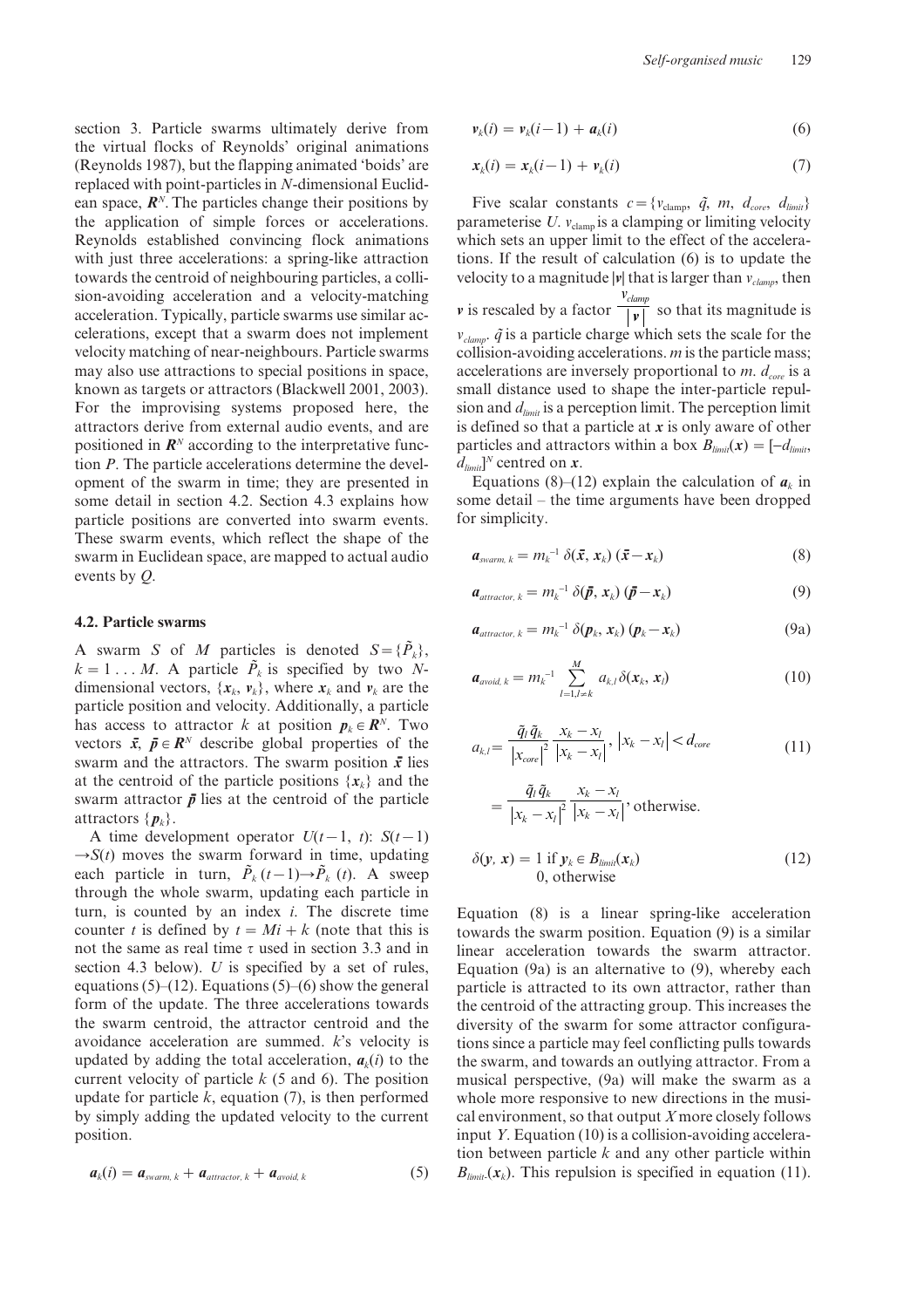The delta function  $\delta(y, x)$  occurring in these equations is defined by equation (12); it ensures that accelerations between a particle at *x* and a position *y* are only calculated if  $y$  is within  $x$ 's perception, i.e. is in the box  $B_{limit}(x)$ .

Equation (11) shows that inter-particle repulsions  $a_{k,l}$  are Coulombic repulsions between particles that are within the perception limit of each other, and are equal to a constant for separations less than the  $d_{core}$ . The core distance  $d_{core}$  limits accelerations which could otherwise become arbitrarily large for very small separations in the denominator of the inverse square law.  $\bar{x}$  and  $\bar{p}$  are always updated immediately before each particle update.

The particle attractors  $p_k(\tau)$  are updated in real time  $\tau$  in a separate process to the particle update thread. These attractors do not arise from the swarm, but are placed in the swarm's environment in response to external audio stimulus. Storing the attractors in a buffer for a time delay  $\tau_{delay}$  before placing them in *RN* can also control the rate of flow of information through the system.

Equations  $(8)$ – $(12)$  differ slightly from earlier versions of Swarm Music. In particular, the spring constants determining the strengths of the attractions have been set at unity because the parameter with the dominating effect on output is  $v_{clamm}$  (Blackwell 2003). The Coulomb repulsion also differs slightly in this version because the spatial dimensions are decoupled, as specified in equation (10). The update rules are merely *N* copies of a one-dimensional dynamical system. In the earlier version, the components were coupled through the Coulomb repulsion which was a function of the Euclidean distance |*r*| between particles. Dimensional coupling can still take place, but it must be handled by the interpretative functions (see section 5.2 for a discussion on the musical effect of dimensional decoupling).

#### **4.3. From particles to events**

The swarmer is a software module that implements a particle swarm. The function of the swarmer is to use a particle swarm to provide a series of 'swarm events'  $q(\tau)$ . This is accomplished with two timing functions which operate on two components of a particle position vector. The other components of the position vectors provide event parameters. The timing information for event start and end is therefore internally derived from the swarm thus allowing for *temporal* organisation of events due to *spatial* organisation of the particle positions. In order to explain how the swarmer can do these things it is helpful to consider the swarming equations  $(5)$ – $(12)$  in terms of a state machine. The state of this machine is the current swarm configuration  $S(t)$  and the transition function consists of *M* time-development operators,



**Figure 3.** Swarmer as a state machine. The machine has inputs  $p(\tau)$  and *c*, an output  $q(\tau)$ , and current state *S*(*t*).

 $U = (U_1, U_2 \dots U_M)$ , where each  $U_k$  updates particle  $k$ according to the rules  $(5)$ – $(12)$ . The swarmer as a state machine is illustrated in figure 3.

In order to extract temporal information from the spatial information *x*, two timing functions are introduced,  $g_1$  and  $g_2$ . The swarmer pauses for a time  $\delta\tau_t = g_1(\mathbf{x}(t), e_1)$  upon generation of state  $\mathbf{x}(t)$ , where  $e_i$  is the unit vector along direction 1. The required output from the swarmer is a stream of swarm events  $q_1, q_2, q_3, \ldots$ , commencing at times  $\tau_1, \tau_2, \tau_3, \ldots$  Events, however, must have a beginning and an end. A second timing function  $g_2(\mathbf{x}(t), e_2)$  extracts an interval  $\delta \tau_{t, event}$ from  $x_k$ , where  $\delta \tau_{t, event}$  is the duration of event  $q_t$ , i.e.  $q_t$ ends at  $\tau_t + \delta \tau_{t, event}$ . The event timing information  $\delta \tau_t$ . and  $\delta\tau_{t, event}$  is packaged in the *N*-dimensional event vector  $q_t = (\delta \tau_i, \delta \tau_i)$ , *events*,  $x_k \cdot e_3$ ,  $x_k \cdot e_4 \dots x_k \cdot e_N$ ). The connection between the real time  $\tau$  and discrete time index *t* is

$$
\tau_t = \sum_{s=1}^{s=t-1} \delta \tau_s.
$$
\n(13)

Note that the focus on discrete events does not limit the generality of the swarmer. Event frequencies can be increased right up to the Nyquist frequency of the digital-to-analogue converter in order to provide near-continuous modulation of an output stream. Any module accepting swarm events is not, of course obliged to use  $\delta \tau_t$ ,  $\delta \tau_t$ , *event*, although it will certainly need to store  $\delta\tau_{t, event}$  if it is to parameterise audio events, because the module will need to know when to terminate the audio event triggered by the reception of  $q_t$ , and audio events will overlap if  $\delta \tau_{t, even} > \delta \tau_t$ .

In summary, the swarmer produces a set of discrete swarm events  $q_t$  at times  $\tau_t$ . These events are generated by particle movement which is determined, in turn, by a set of particle update rules. These rules calculate an acceleration for each particle due to nearby attractors and other particles. The strength of these accelerations is determined by a set of particle update constants. The swarm attempts to organise itself around the attractors, which themselves are dynamic. The functionality of the swarmer can be conveniently written using timing functions  $G_k = (g_1, g_2, I_3, \ldots I_N)$ , where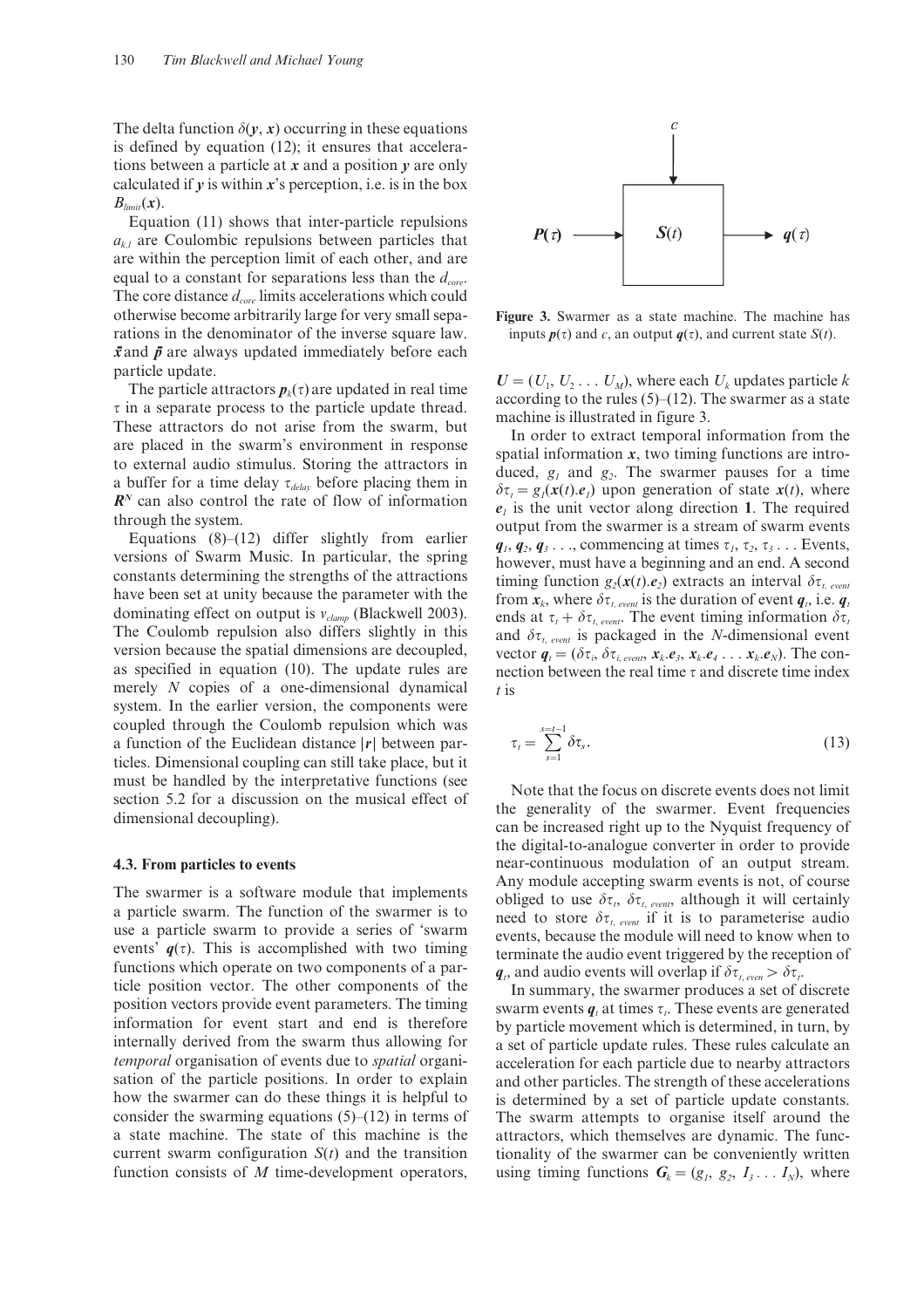each component of  $G_k$  acts on component  $x_k$ .  $e_a$  of particle  $k$ , and  $I_a$  is the identity function. The swarming equation (2) of section 3.2 can then be expressed as

$$
\boldsymbol{q}_t = G_k \bullet U(\{\boldsymbol{p}_k(\tau)\}, c)S(t-1). \tag{14}
$$

#### **4.4. Self-organisation and interpretative swarms**

It is worth considering whether particle swarms in interpretative interaction with external musical sources (this is the 'improvising system') might self-organise. According to Bonabeau *et al.* (1999), the necessary ingredients are positive and negative feedback, multiple interactions and the amplification of fluctuations.

The improvising system does have the possibility of positive feedback; attractors representing external events *Y* lead to swarming around *p*, and a correlated output  $X = Q(q)$ . This reinforcement of events in the audio environment will grow if the external collaborators continue the loop. However, the external improvisers may be inclined not to perpetuate this musical direction, and indeed the inter-particle repulsion has a similar damping effect, producing swarm events which will be interpreted at some distance from the musical attractor. Hence the improvising system contains negative feedback. In addition, the repulsions and chaotic motion of the particles introduce fluctuations, which may be amplified by the external collaborators, or by the swarm itself through the inter-particle coupling to the swarm centroid. There are multiple direct interactions between the particles (equations (8) and (10)) and multiple indirect interactions between the particles and external events (mediated by stigmergetic attractor placement, equations (1) and (9)). Furthermore, colonies of swarms known as multi-swarms (described below) implement multiple stigmergetic internal interactions. These multiple interactions, in partnership with the other three ingredients, therefore have the potential to lead to the self-organisation of musical events and the spontaneous generation of structure.

#### **5. APPLICATIONS**

#### **5.1. System overview**

The working model of self-organising swarm-based improvisers has been explained in sections 3 and 4. This section explains how this theoretical scheme can be fleshed out to provide realisations of self-organising swarm-based improvisers. Figure 4 is a modular diagram for our artificial improviser.

One possibility for the implementation of *F* is the use of multi-swarms. A multi-swarm is a colony of particle swarm *Si* interacting stigmergetically (Blackwell 2003). Particle positions from one swarm are added to the attractor buffers of the other swarms, where they join attractors emanating from the external audio environment. In order to provide different external behaviour, swarm events from each swarm can be interpreted using separate functions *Qi* .

Each swarm can be thought of as a separate musical individual. In this case the  $Q_i$  would be very different,



**Figure 4.** Modular view of the system. A separate software module, a swarmer and interpreter, is dedicated to each process (swarming and interpretation).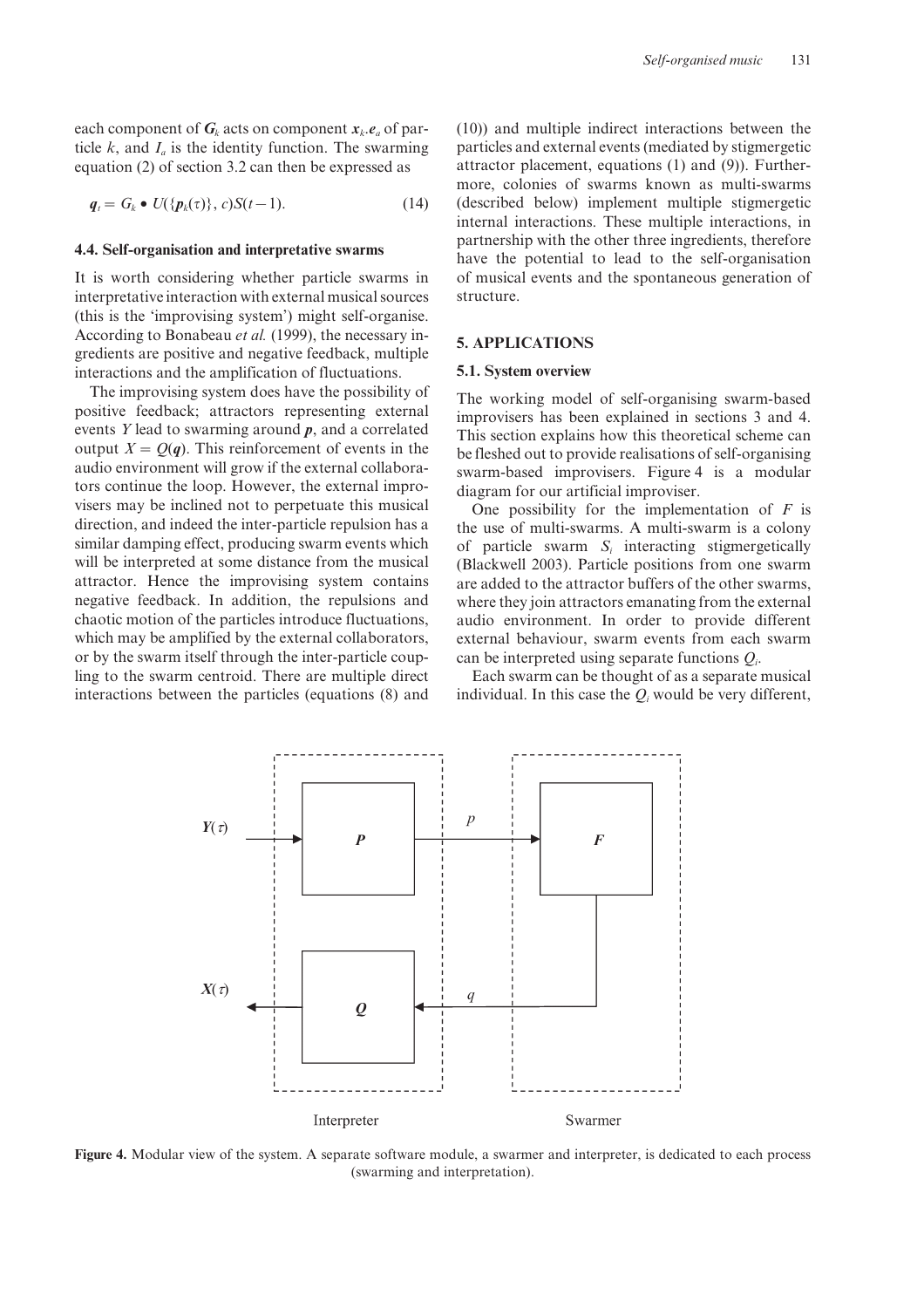leading to quite distinct output streams *Xi* . This is almost equivalent to numerous versions of systems comprising a single swarm, except that inter-swarm attractor placement in the multi-swarm takes place *before* interpretation. The coupling between swarms in a multi-swarm is therefore stronger than between separate swarms because swarm events do not have to compete with audio events from other external systems or musicians.

Alternatively, the multi-swarm can be compared to a single musical personality. The swarm events  $q_i$ from each swarm can be interpreted and mixed by the  $Q_i$  before outputting a single stream *X*. This is useful when *X* can be conceptualised as the superposition of parameterisations,

$$
Q = \sum Q_i, \quad X = \sum X_i. \tag{15}
$$

Another design choice rests with the parameters *c* of equations  $(5)$ – $(12)$ . Although some simplifications have been made, there are still five free parameters which determine responsiveness  $(v_{\text{max}}, m)$ , diversity (particle charge,  $d_{core}$ ) and awareness ( $d_{limit}$ ). Additionally, these parameters can be different for different swarms in the multi-swarm, and for different directions in *RN*.

In general, the coordinate space of the swarmer itself has design implications. Apart from fixing the dimensionality of mappings *P* and *Q*, the extent of the coordinate space needs to be decided. Although it would be possible to allow particles to move without restrictions in  $\mathbb{R}^N$ , it is more manageable if motion is restricted to a finite subspace,  $T^N \subset \mathbb{R}^N$ . Furthermore, the behaviour at the boundaries of  $T<sup>N</sup>$  must be specified for any implementation. In the two applications discussed below,  $T = [0, 128]$  and particles simply reflect at the boundary of *T*.

Further important choices have to be made for the interpretive functions *P* and *Q* which in many ways define the character of the system. Swarm Music, for example, is MIDI based; *Q* operates at the ministructural level, turning swarm events into MIDI events which are rendered by a synthesizer. Furthermore, Swarm Music is transparent:  $P = Q^{-1}$ . On the other hand, *Q* for the Swarm Granulator operates at the microstructural level, mapping swarm events to grain events which are rendered by a granular synthesizer.

It has previously been remarked in section 4.2 that  $p(\tau)$  can be delayed before being placed in  $T<sup>N</sup>$ . This delay, t*delay*, might be fixed, or might depend on the rate of flow of information into the system. The second option can be achieved by storing *p* in a queue of fixed size. When the queue is full, attractors are taken from the head of the queue and placed in  $T<sup>N</sup>$  upon arrival of new attractors at the tail of the queue.  $\tau_{delay}$  therefore depends on the length of the queue and the rate of flow of new attractors to the queue's tail. The queue is a

simple implementation of a memory buffer, and this is important for stigmergetic interactions which are not instantaneous.

#### **5.2. Swarm Music**

The current version of Swarm Music is now sixdimensional. In previous versions, the interpreter parsed incoming audio/MIDI for interval between events (component **1**), event pitch (component **2**) and loudness (component **3**). The same parameters were used for interpretation back into audio, so the system operates purely at the mini-structural level. This version has been extended by adding event duration (i.e.  $\delta \tau_i$ , *event*, component 4) and two meso-level parameters, chord number and sequence number.

Attractor component **5**, *p*.*e5*, corresponds to the number of pitches sounding within a short (userspecified) time  $\delta\tau_{chord}$ . An attractor component is then placed in this dimension, and a swarm chord number at the start of each iteration is derived from the swarm centroid,  $n_{chord} = \bar{x} \cdot e_5$ .  $n_{chord}$  can vary between 1 and *M*, the size of the swarm; if  $n_{chord} > 1$ ,  $\delta \tau$ 's for the first  $n_{chord}$ swarm events are set to zero.

The number of simultaneous chord tones is a mesostructural property of the swarm as a whole. The sequence number  $n_{sequence}$ , which can vary between  $-M$ and *M*, is another meso-level parameter and is determined by the component of the swarm centroid along this dimension,  $\bar{x}$ *.e<sub>6</sub>*. The sequence number has the effect of forcing the first  $|n_{\text{sequence}}|$  swarm events at each iteration particles to be sorted into ascending/ descending pitches for  $n_{sequence}$  > (<) 1.

The interpreter extracts another two parameters. These are mode and tonic. To begin, the interpreter assumes a mode (major, minor, pentatonic, diminished, wholetone or chromatic) and tonic. Then, thirds and fifths of incoming MIDI events are inspected for agreement. A number of disagreements are tolerated before change is instigated to a mode that includes the errant note. A note histogram is also maintained to determine a tonic. Pitch interpretation of *q* is then dependent on the current mode and tonic. This simple algorithm allows for harmonic interaction and the results can be quite unpredictable, but emergent organisation is not produced by swarming. Instead, the modal and tonic parameters are passed directly to *Q* as parameters,  $Q = Q(p_{\text{tonic}}, p_{\text{mode}})$ . The actual pitch of the interpreted note from particle *k* is then determined by splitting the **2** axis into equal intervals based on the current parameterisation, and finding the interval corresponding to component  $x_k \text{.} e_2$ . For example, if *Q* is parameterised in C Major, the **2** axis, which runs from 0 to 128, is split into intervals of width  $\frac{12}{7} \approx 1.7$ so that middle C corresponds to components in the interval [60, 61.7], D to components in the interval [61.7, 63.4], and so on.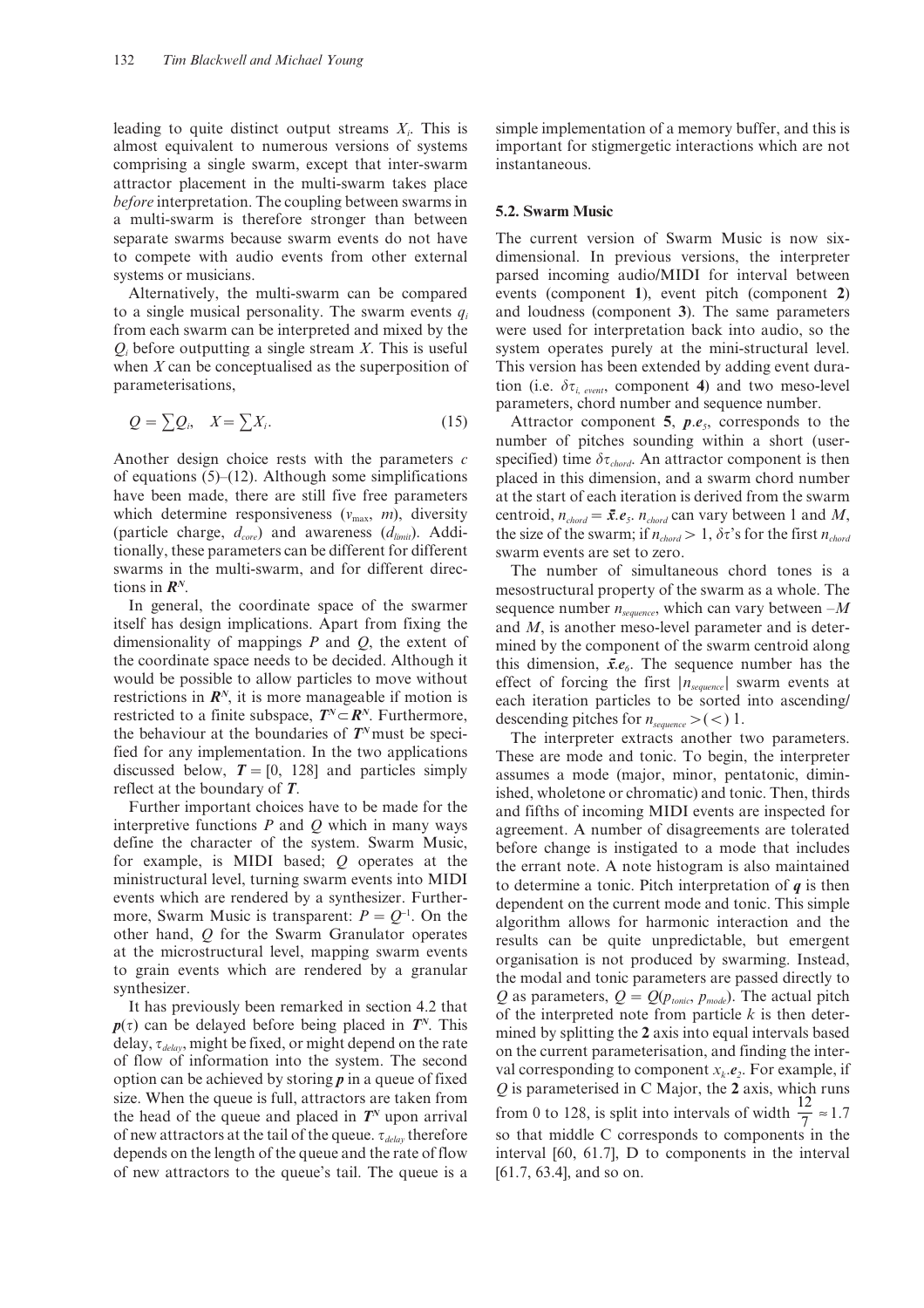

**Figure 5**. Particle positions, interpreted as MIDI events, for two five-particle swarms. The particles are randomly distributed at each update.

It was noted in section 4.2 that the current version of Swarm Music implements dimensional decoupling. This is preferable from a musical perspective since there is no *a priori* reason to correlate components. For example, if pitch and loudness components were correlated, then swarming around a new attractor that only differed from the previous attractor by a change in the pitch component would lead to a change in the dynamic output.

#### *5.2.1. Swarm Music in performance*

Swarm Music has performed with human improvisers at a number of events, including the Music and the Mind Festival, University College London, 2003 (Taylor 2003) and at The Big Blip Science/Arts Festival 2003 (Garland-Jones 2003) where a five-particle 2-swarm took part in a piano duet with one of the authors. Some performer feedback on early Swarm Music performances has been reported in Blackwell (2003). Young (as pianist at the Big Blip concert) writes: 'You were definitely aware of a response, and a performance loop emerging. Extremes of material seemed to work best – soft chords played slowly would soon change the kind of material coming from the swarm, after fast loud single lines for instance. The question was how to respond again – join in and reinforce the conditions the swarm 'wants', or always keep moving on to something new?'

The system can be autonomous in performance, but an operator may also intervene. The user interface allows real-time control of each parameter *c*, the size of  $T^N$  and the mode/tonic interpretation can be overridden. The effect on the swarm is not unlike the conducted improvisation techniques of John Zorn (Bailey 1992: 75–8) or Butch Morris' 'conduction'

(http://www.conduction.us). Some Swarm Music improvisations, including conductions, can be downloaded from the website http://www.timblackwell. com.

#### *5.2.2. Cooperation amongst swarms*

The next three figures illustrate the cooperative effects between the two swarms in a 2-swarm. Each figure shows a Cubase edit screen. In these plots, time  $\tau$ runs from left to right, and pitch vertically, so that the figures show three parameters of each event,  $\delta \tau$ ,  $\delta \tau_{event}$ and MIDI note number  $n_{MDI}$ . Figure 5 shows the output of a five-particle 2-swarm, where the particles are repositioned at random within  $T<sup>N</sup>$  at each particle update. Figure 5 shows that  $\delta \tau$ ,  $\delta \tau_{event}$  and  $n_{MIDI}$  vary uniformly within  $T^N$  over strips  $(\tau, \tau + \Delta \tau)$ . Figures 6 and 7, however, show plots for each swarm where the particles are interacting through equations (5)–(12). Correlations between the swarms can be easily seen in each dimension. Rather than randomness, the plots show that  $\delta \tau$ ,  $\delta \tau_{event}$  and  $n_{MIDI}$  occupy smaller regions of *T<sup>N</sup>* for each strip. Two further features of figures 6 and 7 are worthy of comment. The swarms interact stigmergetically so that the positions of particles in Swarm A become attractor positions in Swarm B and *vice versa*. The result is that a movement of the note component of the centroids of each swarm show a similar pattern: over the first 4–5 time units there is centroid movement down in pitch, followed by a small fluctuation up and then downwards again. Then, for time units 5–18, the plots show joint movement up in pitch with both swarms descending again at  $\tau = 12$ . It is impossible to say which swarm provoked this cooperative behaviour, and which swarm followed.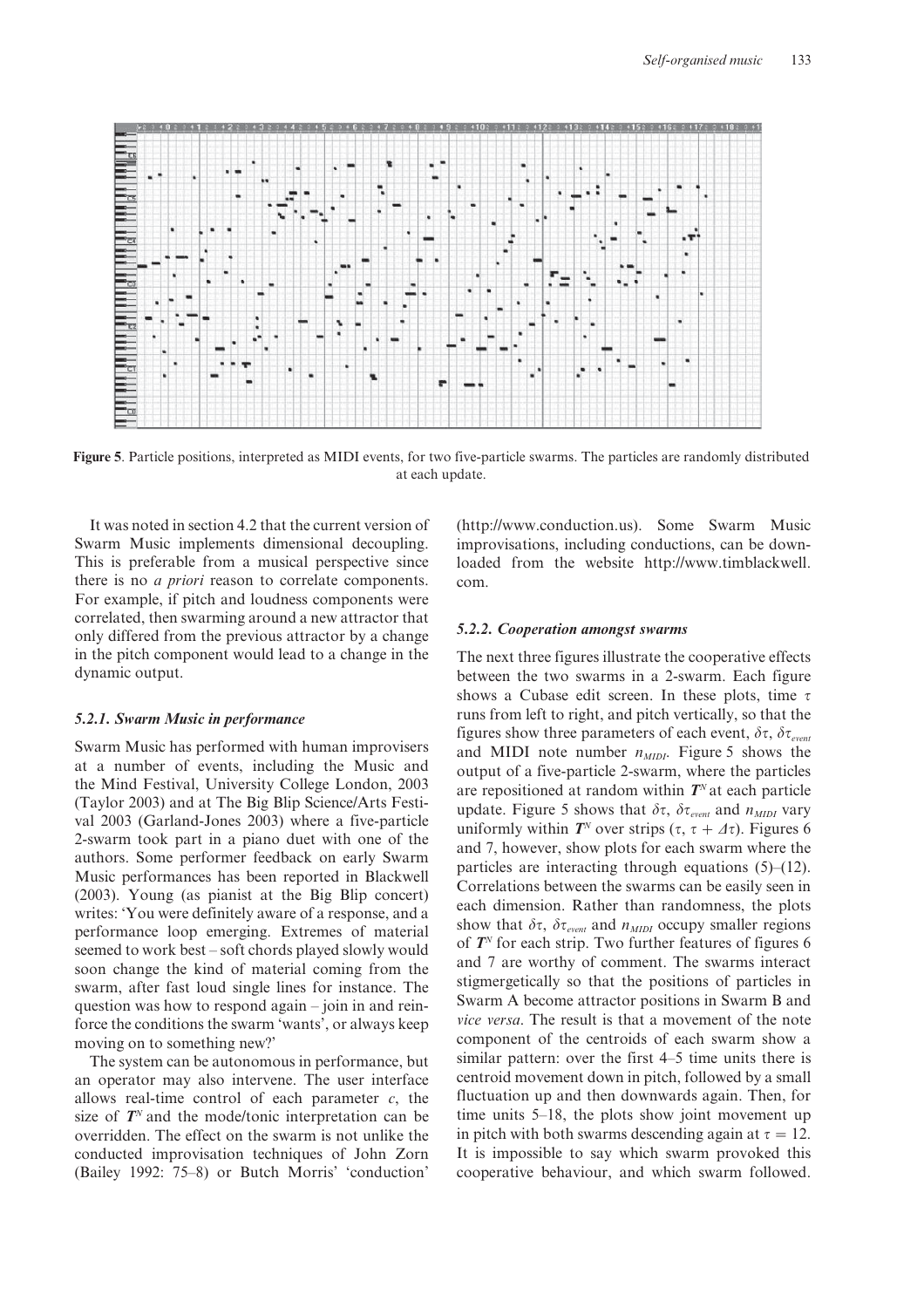

**Figure 6.** Particle positions, interpreted as MIDI events for one swarm (A) in an interacting 2-swarm. The swarms implement the full update equations  $(5)$ – $(12)$ .



Figure 7. Particle positions, interpreted as MIDI events, for the second swarm of the interacting 2-swarm depicted in figure 6. The horizontal time axis is the same in both plots.

The 2-swarm is acting as a single entity where cause and effect are not helpful descriptors.

## **5.3. Swarm granulator**

The overall system has three modules; interpreter, swarmer and granulator. In granulation, or granular synthesis, grains are generated by multiplying an envelope (window) of given amplitude, duration and shape with a waveform. Synthesis is achieved by iterating grains either synchronously or asynchronously. The result is a stream of sound with potentially very diverse timbral characteristics. Many grain-event level parameters affect these perceptual features; the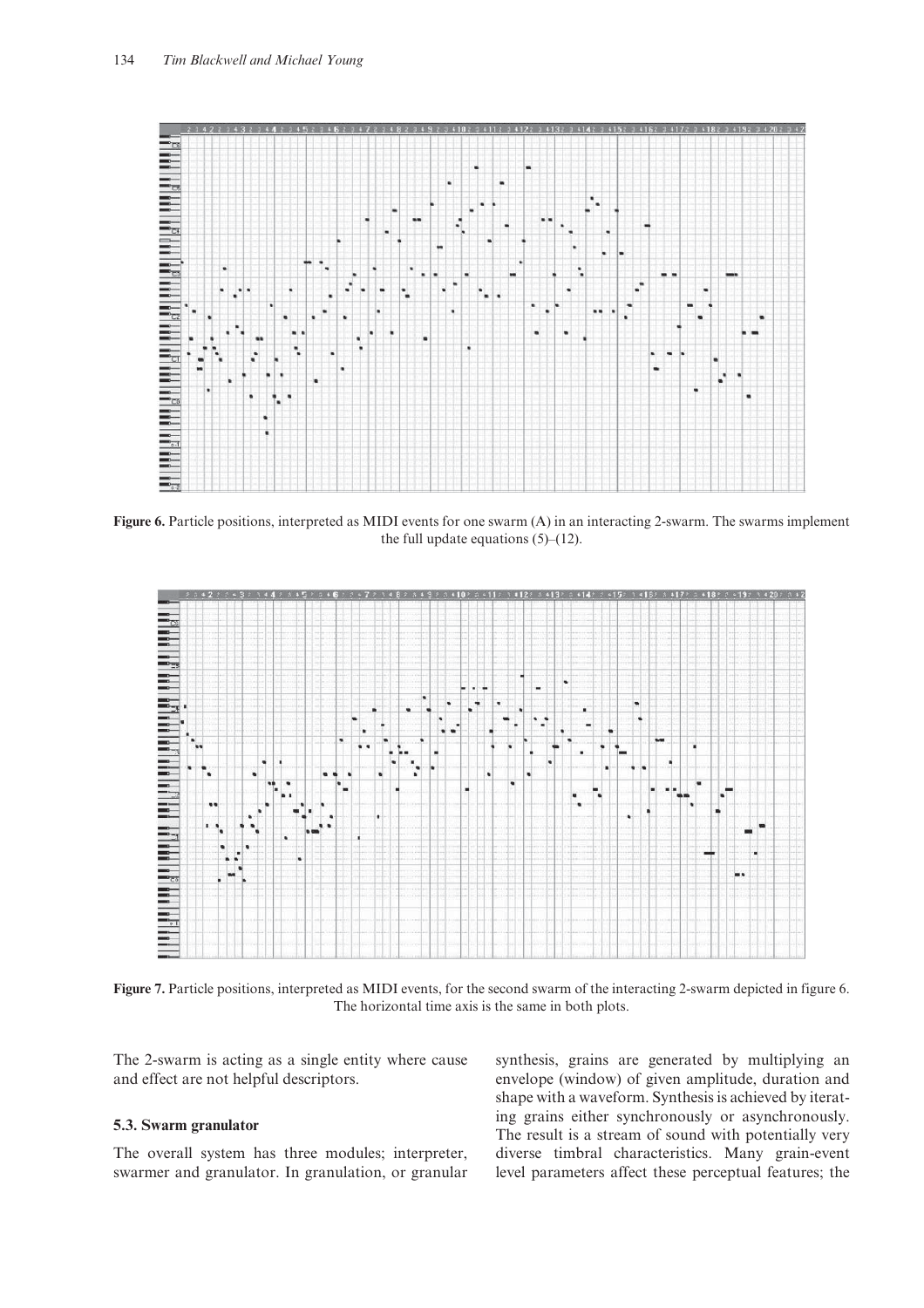

**Figure 8**. A modular view of the granulator, showing grain parameterisation from the swarm events *q*.

various approaches to this technique are explored in detail by Roads (2001).

Our implementation uses a dual cross-platform system; interpretation and granulation on a 500 MHz Apple G4 and swarming, written in Java, runs on a 1.7 GHz PC. The two machines communicate using our own implementation of the Open Sound Control protocol for Ethernet communication (http://www. cnmat.berkeley.edu/OpenSoundControl/). Granulator and interpreter modules (see figure 8) are written in Max/MSP, with objects from the Granular Toolkit by Nathan Wolek (http://www.nathanwolek.com) and analysis objects including Miller Puckette's *fiddle~.*

Analysis *P* operates at the sound-event level (e.g. with *fiddle~*) and *Q* operates at the micro*-*(grain) level, and a transparent mapping is made from extracted parameters to grain parameters. Specifically, *P* extracts four sound-event parameters; pitch, amplitude, duration and duration between successive sound-events. Amplitude data is extracted continuously when events are detected. *Q* determines audio buffer transposition (=pitch), amplitude (*A*), duration ( $\delta T_{\text{train}}$ ), time between successive grains ( $\delta T$ ) and grain attack and decay time ( $\delta T_{\text{att}}$  and  $\delta T_{\text{dec}}$ ). The swarmer, therefore, operates in  $(N = 6)$ -dimensional coordinate space with the attractor components representing grain attack and decay times fixed.

An incoming sound stream from performers is repeatedly recorded into a *buffer~* object. Grains are produced by looking up the audio buffer and shaping the result with a Hanning window. The generation of grains is not periodic; their start and end points are controlled by swarm particles. This contrasts to conventional implementations of granular synthesis, such that  $\delta T_{\text{grain}} = \delta T_{\text{att}} + \delta T_{\text{dec}} + x$ , where *x* is unknown at

the onset of the grain. The grain amplitude window is often distorted as a result, with an elongation at the loudest point. The audio buffer entry point is determined by the operator. Prior to this, the buffer contents are analysed such that only regions below an acceptable amplitude level are filtered out. This procedure moderates the somewhat unpredictable nature of this type of granular synthesis, more accurately described perhaps as 'granular reconstruction' (Wishart 1994).

The result is a stream of audio varying from sparse and irregular bursts to highly dense clouds of sonic material, slowly or rapidly evolving in pitch and amplitude range and in timbre. The characteristics of this are clearly dependent on the recorded audio. To widen the potential range of textural density, three simultaneous grain streams are used, i.e. the swarmer implements a 3-swarm.

Swarm Granulator has performed with three acoustic musicians at The Big Blip. For this event, each swarm had ten particles and, for additional texture, each swarm had different parameter settings *c*. Some accounts of the performance from the musicians' perspective are reported in Blackwell and Young (2004), and some excerpts for the concert are available on the website http://www.timblackwell.com

#### **6. DISCUSSION**

The inspiration behind the work presented here is the compelling analogy between self-organisation in nature and improvised music. We suggest here that the emergence of structure in improvised performance can be understood from the perspective of selforganisation. The paper outlines a model of how these ideas can be embodied in an artificial improviser. This interpretative model uses the idea of indirect environment-mediated interaction (stigmergy); attractors, which are parameterisations of external events, are placed in the environment of a particle swarm. The organised patterns of the swarm around the attractors provide parameters which modulate audio output. Two systems have been implemented, one based on swarming grains, and one on swarming MIDI events. These systems have been tested in performance where they have pro-actively engaged with human performers.

Both systems are still being developed. In particular, the interpretative functions, which operate at specific musical levels, are the subject of ongoing research. The ultimate aim is for a single-level, unified system which is transparent to both the performers and the audience. The ideal form of transparency might begin with the extraction and mapping of micro-level parameters (e.g. by wavelet analysis). Currently, parameters are extracted at mini- and meso-levels. There is a tantalising possibility that interpretation could take